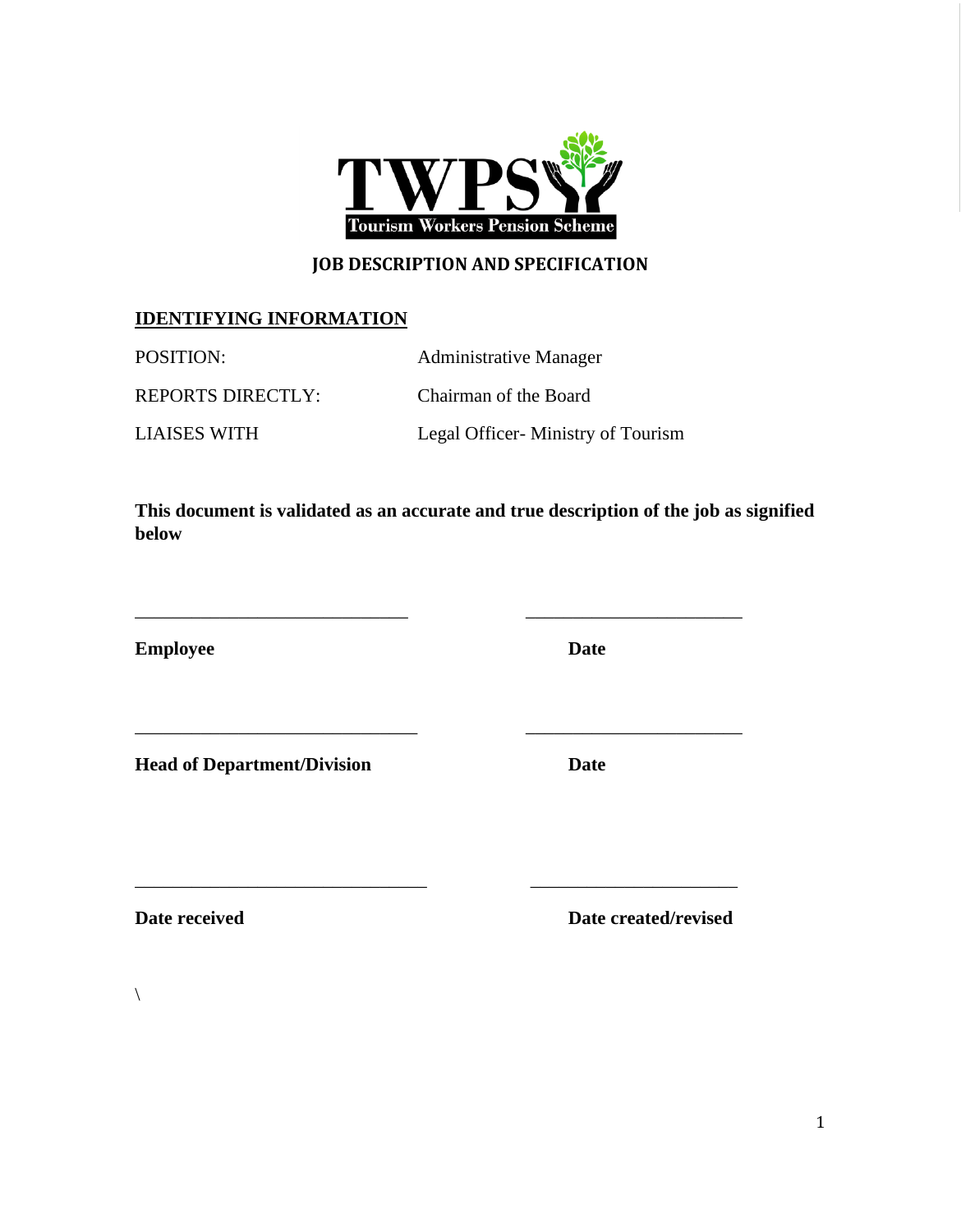#### **SUMMARY FOR POSITION**

- 1. Provide administrative Management support to the Board of Trustee for the Tourism Workers Pension Scheme
- 2. Maintain active contacts with Pension Fund Investment Manager and Administrator.
- **3.** Ensure that Board decisions are implemented and that the business of the Board of Trustee is conducted on timely and in an ethical manner

### **KEY OUTPUTS**

- **1.** Board Meetings convened and logistical support managed.
- **2.** Board provided with effective corporate support.
- **3.** Reports developed and submitted.
- **4.** Board Resolutions prepared
- **5.** Minutes prepared and records maintained.
- **6.** Administrative services managed

### **KEY RESPONSIBILITY AREAS**

#### **Management/Administrative Responsibilities**

- 1. Prepare letters, formulate contracts and advise individuals and organizations of the Board's and Sub-Committee's decisions.
- 2. Ensure accountability, transparency and efficiency of operations of the Board of Trustee
- 3. Ensure compliance with Financial Services Commissions regulations.
- 4. Create and maintain effective channels of communication with Board Members, Pension Fund Managers and Administrator, Ministry of Tourism to facilitate appropriate services.
- 5. Maintain effective communications with all internal and external stakeholders, include the Ministry of Tourism, general public so as to preserve the positive image the Pension Fund and the Board of Trustee
- 6. Ensure proper support to the Board of Trustee and all subcommittee(s) of the Board
- 7. Oversee the preparation of letters and correspondence.
- 8. Ensures and maintains an efficient records management system/database.
- 9. Leading and monitoring (as appropriate) the implementation of the decisions of the Board of Trustee
- 10. Conduct relevant research and prepare a variety of reports and briefs as directed documents to assist decision-making
- 11. Prepares agendas, takes and circulates minutes of meetings, circulated Board papers and Sub-committee reports.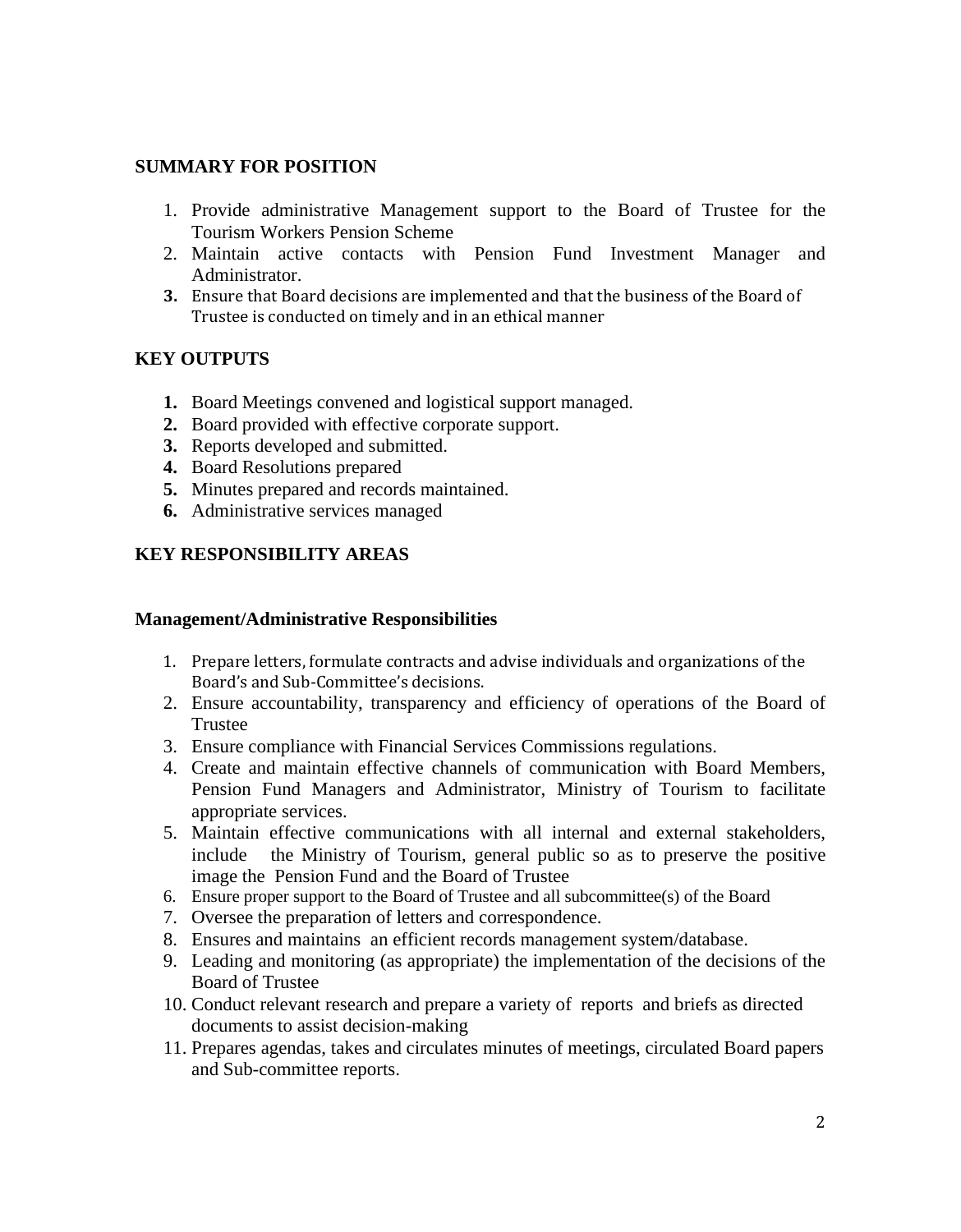- 12. Establish meeting dates and coordinate all logistics for Board and Sub-committee meetings
- 13. Brief Chairman ahead of meetings on matters pertaining to the agenda, indicating the nature of the issues, which are likely to arise.
- 14. Ensure Board and Sub-Committee members are informed about the meetings and receive all minutes and agenda for the meetings ahead of meeting dates.
- 15. Keep abreast of the flow of discussions in meetings.
- 16. Initiate follow-up actions from Board and Sub-committee meetings.
- 17. Provide authentic copies of document and/or Board Resolutions
- 18. Dispatch decision taken by the Board to facilitate implementation.
- 19. Compilation and periodic update of meetings folders for Board and sub-committee meetings, containing all the necessary documents enabling members of the board to effectively carry out their duties
- 20. Represent the Board at designated meetings/ committees,
- 21. Any other related duties that may be directed by the Chairman

### **UNUSUAL WORKING CONDITIONS**

- **-** Long and extended hours to meet the demands of the Board of Trustee
- **-** High degree of interface with a wide cross section of personalities

### **AUTHORITIES OF THE JOB**

- **-** To recommend procedures within the scope of the area of responsibility.
- **-** To sign documents on behalf of the Board in accordance with established procedures and provisions of the Pensions Act

### **EXPECTED RESULTS/PERFORMANCE CRITERIA**

- **-** The extent to which the decision of the Board is implemented in a timely manner
- **-** The extent to which the interest and the assets of the Board of Trustee are protected
- **-** The quality of the minutes and records associated with the transaction of the Board
- **-** The extent to which the Board's Seal and other confidential documents are kept secured
- **-** The quality of the representation on designated Boards

### **REQUIRED EDUCATION AND EXPERIENCE**

- **-** BSc in Business Administration/ Business Law / Chartered Secretary
- **-** At least three (3) years' experience in a similar capacity OR
- **-** Any other equivalent combination of qualification and experience

# **KNOWLEDGE, ABILITIES AND SKILLS**